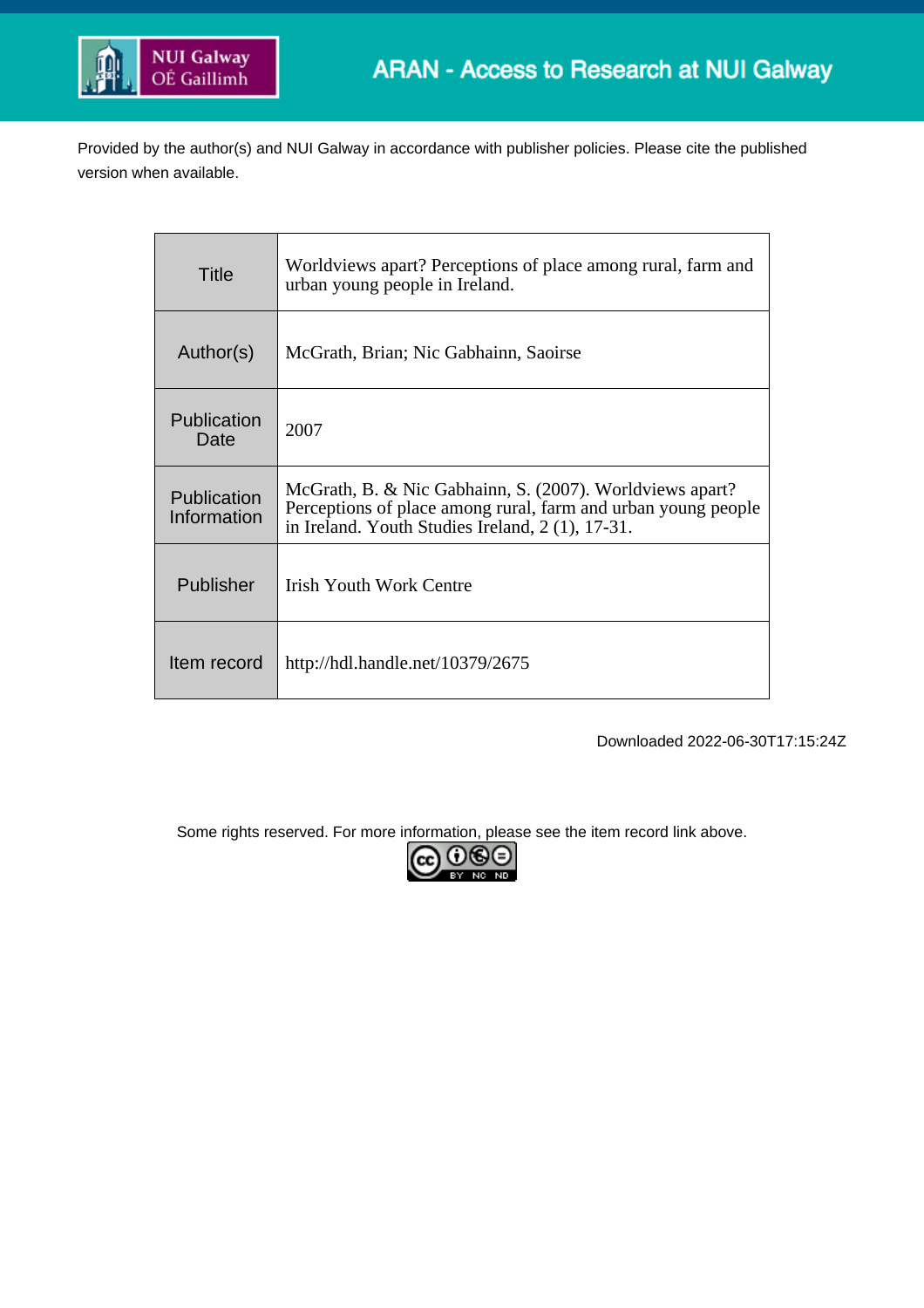## **Perceptions of Place among Rural, Farm and Urban Young People in Ireland**

*Brian McGrath and Saoirse NicGabhainn*

## **Abstract**

In this paper, we report findings from a national survey of 8,316 Irish young people in 2002, which reveals the ways in which socio-spatial context impacts on young people's perceptions of the places in which they live and their views about the nature of certain 'social capital' aspects of their local communities, such as safety, friendliness, potential support from others, opportunities for recreation, and physical environment. It is clear from the evidence presented that perceptions of place are coloured by key contexts such as age, gender and social background. Our evidence also points to the striking significance that socio-spatial location implies for young people's perceptions of their communities. Differences are apparent between rural and urban young people, particularly the strength of positive perceptions among rural youth, while simultaneously reflecting the influence of gender, age and occupational status of parents. Within the rural environment, farm young people also show distinct patterns in the kinds of perceptions they are likely to hold. Our findings raise several conceptual considerations and implications for further inquiry.

## **Keywords**

Young people; community; social capital; gender; rural; urban; farm.

## **Introduction**

As cultural geographers and sociologists of childhood and youth make clear, place exerts a distinct influence upon social relations, necessitating considerable negotiation of young people's spaces, time and status (Alanen, 2001; Mayall, 2002). It is also clear that young people have an astute awareness of the communities within which they live, despite their lack of voice at a political level. As community and family life alters significantly, the implications are profound for the way in which young people experience and regard the places where they live. In recent years, there has been a growing body of international literature dealing with the impact that living in rural and urban environments has on young people's everyday encounters, social relations and identities (e.g. Valentine and McKendrick, 1997; Morrow, 2000; Valentine and Holloway, 2001; Matthews et al, 2000; Panelli et al, 2002; Nairn et al, 2003; Vanderbeck and Dunkley, 2003; Karsten, 2005). Not surprisingly, place and community matter to young people in distinctive ways, not least of which include the possibilities provided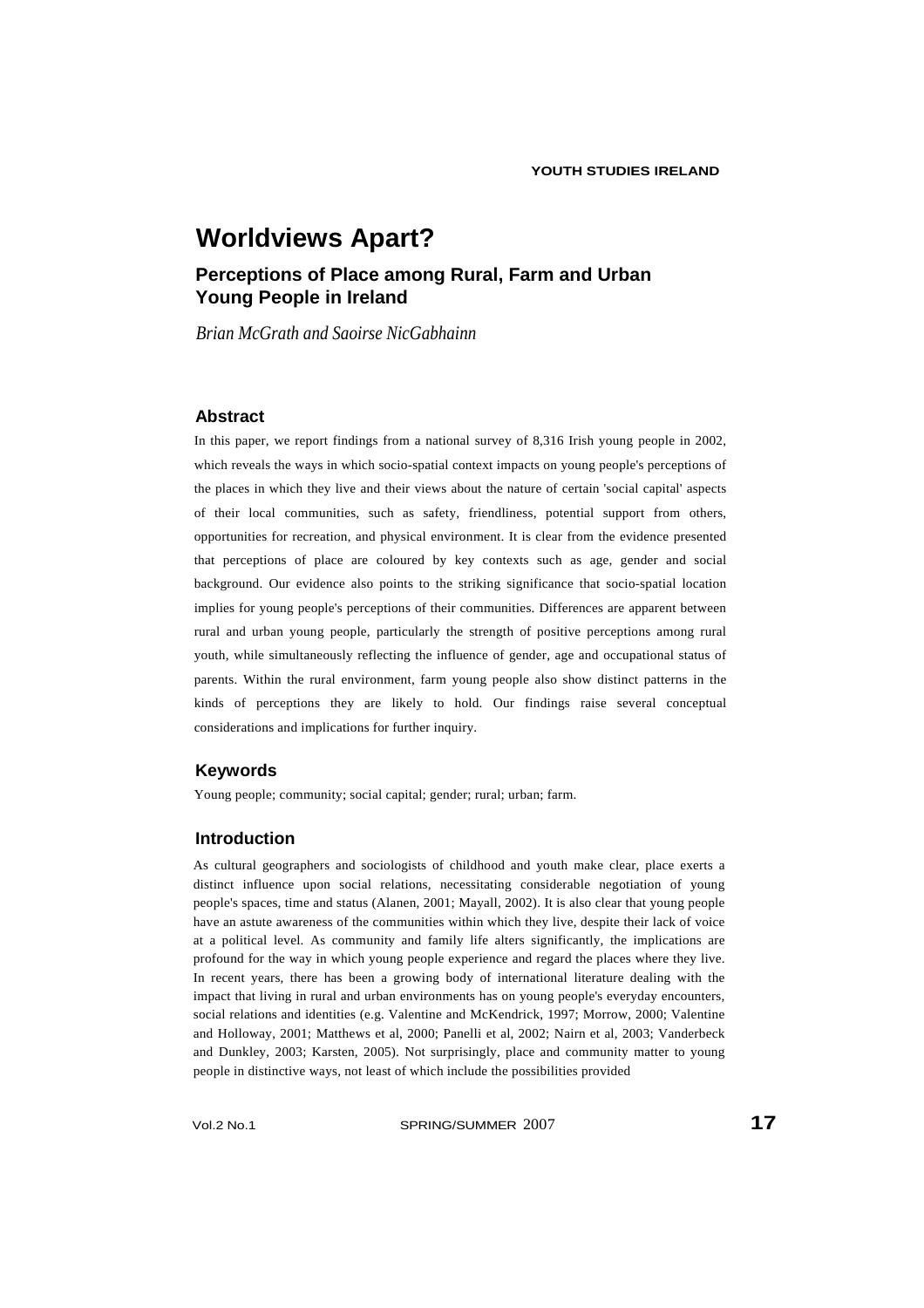for friendship relations, freedom, escape, exploration, adventure and general wellbeing (O'Brien et al, 2000; Morrow, 2000; Panelli et al, 2002; Pooley et al, 2002; Nic Gabhainn and Sixsmith, 2005).

However, our knowledge of the extent to which young people's perceptions of where they live are distinctly different or congruent within and between these environments is less than systematic. More specifically, knowledge of the extent to which rural and urban socio-spatial aspects, over and above such critical factors as a young person's age, gender or socio-economic status, show distinct effects is generally limited. Within the present paper, the following research questions explore the complexity surrounding the degree of difference and similarity among young people on this issue:

- 1. How do age, gender, socioeconomic status, rural/urban location and farm upbringing exert independent effects on young people's sense of where they live?
- 2. Is there a distinct statistically significant difference between growing up in a rural or urban socio-spatial context in terms of young people's perceptions of place?
- 3. Within a rural environment, does living in a farm household influence or alter these issues in significant ways?

The research findings are based on a survey of 8,316 young people aged 10 to 17 years who participated in the Irish component of the 2002 Health Behaviour in School-aged Children (HBSC) study. We explore young people's perceptions of where they live, using some 'social capital' type measures, such as: safety; friendliness; potential support from others; opportunities for recreation; and physical environment. Before attending to the substantive elements of our paper and by way of context, we present a short overview that illustrates the significance of place, community and social capital in young people's lives.

## **Young People, Community and Social Capital**

Young people actively cultivate local spheres beyond the home; places that are safe to occupy in the context of their fears about risks and vulnerabilities (Harden, 2000). Harden (2000) and Speak (2000) show that young people are concerned by the same kinds of issues as their parents, such as 'stranger danger', crime and vandalism, and are attuned to the concept of participation. Research by Pooley et al. (2002) shows that when talking about 'sense of community', young people emphasise their relationships with family, friends and neighbours as the best aspects, while in the research by Nairn et al. (2003) aspects of the natural and built environments are important community features for both urban and rural young people. Although a much debated notion, 'community' appears primarily as a 'relational' notion for young people in the work by Pooley et al., with the emphasis on people and relationships in the first instance, while for the respondents in the study by Nairn et al. 'inclusion' meant occupying spaces of comfort and familiarity with other young people. Pooley et al. (2002) show how young people who were recent incomers to a community sensed a degree of loneliness since they had not been able to establish the kinds of close relationships that would tie them into their communities. The authors also suggest that a young person's age has a bearing on the relationship to neighbourhood or local public space, with younger adolescents tending to report higher levels of support, activity, and friendships in their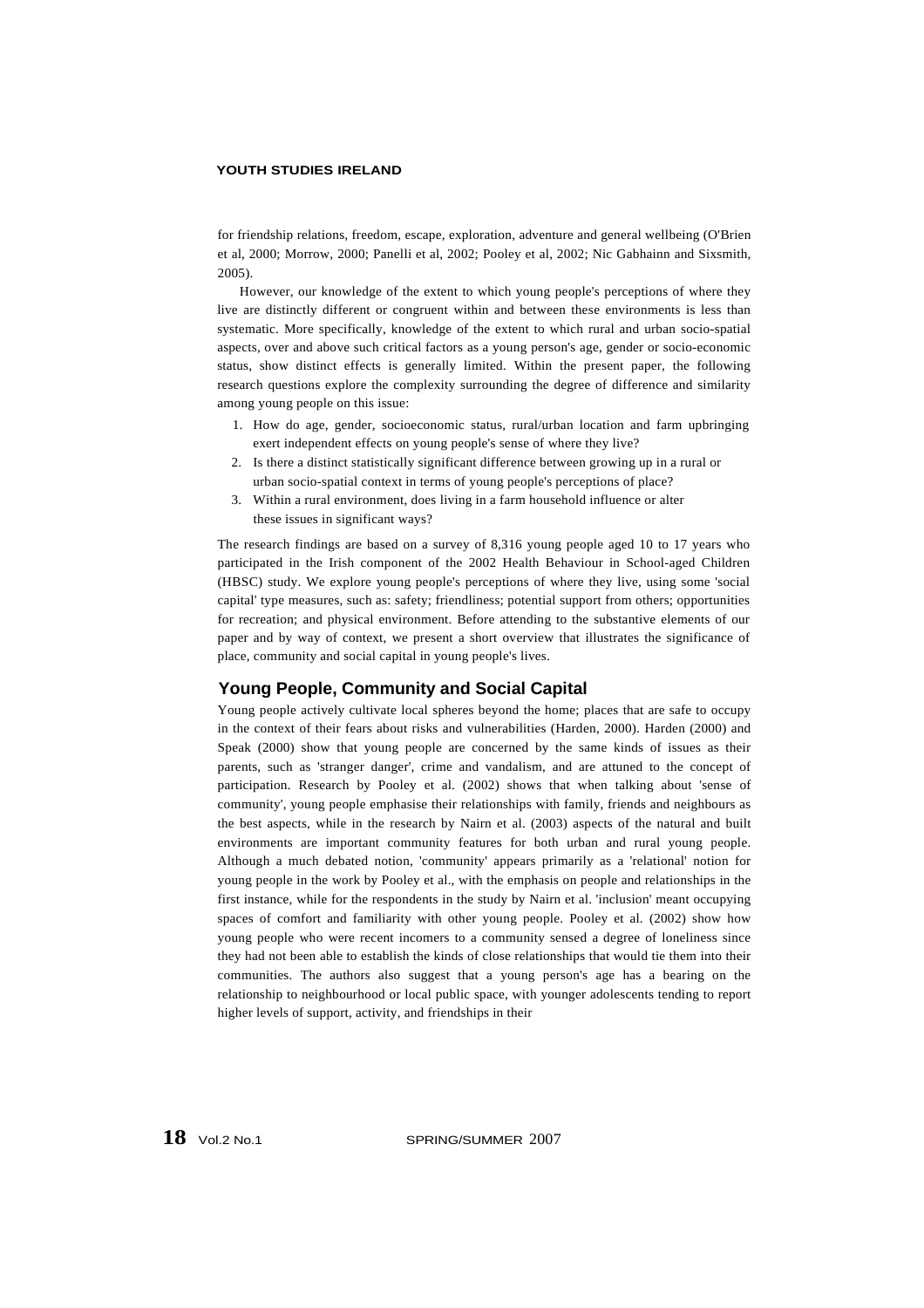neighbourhood than older ones (Pooley et al., 2002: 10). In sum, being part of a safe environment, caring people, cleanliness, proximity to amenities, and low crime levels are all valued as positive elements by young people.

Recent work has focused on how 'social capital' within communities can be key to the creation of well-being and health among young people Jack, 2000). Although a contested notion (see Shortall, 2004; Leonard, 2004), social capital is seen to be a vital component of contemporary community life in terms of its use and exchange value (Leonard, 2004). Social capital can be viewed as both the value of an individual's social relationships, which can provide benefits, and as a quality of groups, networks, institutions, communities, and societies (Perkins et al., 2002: 36). Trust, safety, support networks and information are all viewed as constitutive ingredients and in this paper we don't make any assumptions about its exchange value but accept the experience of social capital as important to the general well-being and welfare of young people (Ferguson, 2006). Studies of child neglect, for instance, suggest that it is quite often the poor social capital base of neighbourhoods that constitute a vital ingredient in accounting for its incidence Jack and Jordan, 2001).

Young people's experience or perception of social capital, however, is a complex consideration when we have regard to the changing patterns of contemporary lifestyles and livelihoods. One general feature identified in the literature is that young people's use of time and space has become increasingly structured in accordance with adult life and subject to heightened surveillance (Valentine and McKendrick, 1997; O'Brien et al., 2000; Childress, 2004; Karsten, 2005). Risks associated with place, such as traffic concerns or strangers inhabiting public space have altered the nature of parent-child relations in terms of time-space usage (Hill and Tisdall, 1997; Valentine and McKendrick, 1997; Harden, 2000; Mayall, 2002; Maguire and Shirlow, 2004). The result is that young people's play and recreation is controlled and regulated by adults as opposed to being spontaneous (Karsten, 2005: 287) and public space has generally narrowed in accessibility (Childress, 2004). Such aspects have led to an increase in the institutionalisation of leisure and play (e.g. swimming clubs, theatre groups) for young people, who have become what Karsten (2005) describes as the 'backseat generation', especially those from middle class backgrounds (Valentine and McKendrick, 1997; Lareau, 2000). While O'Brien et al. (2000) question the assumption that 'chaperoned lifestyles' are somehow negative for friendships and peer relations, some authors (Adler and Adler, 1994) claim, however, that the growth in institutionalised play has negative implications for the development of young people's self-reliance, cooperation, problem solving and interpersonal skills. Nevertheless, a recent phenomenon noted by childhood geographers and sociologists, such as Valentine and McKendrick (1997) and Karsten (2005), is that outdoor play has declined and tends to be undertaken increasingly within the confines of the home or in close proximity, such as private gardens. Valentine and McKendrick (1997) note that those in more working class or mixed class areas tend to use public space more than middle class young people (see also Lareau, 2000).

Against this backdrop, it is often parents who are the ones to perceive the countryside as a better place to grow up in, with more opportunities for children's play. The extent to which growing up in the countryside provides the recipe for an idyllic lifestyle - through its sense of community, naturalism, tranquility - has been the subject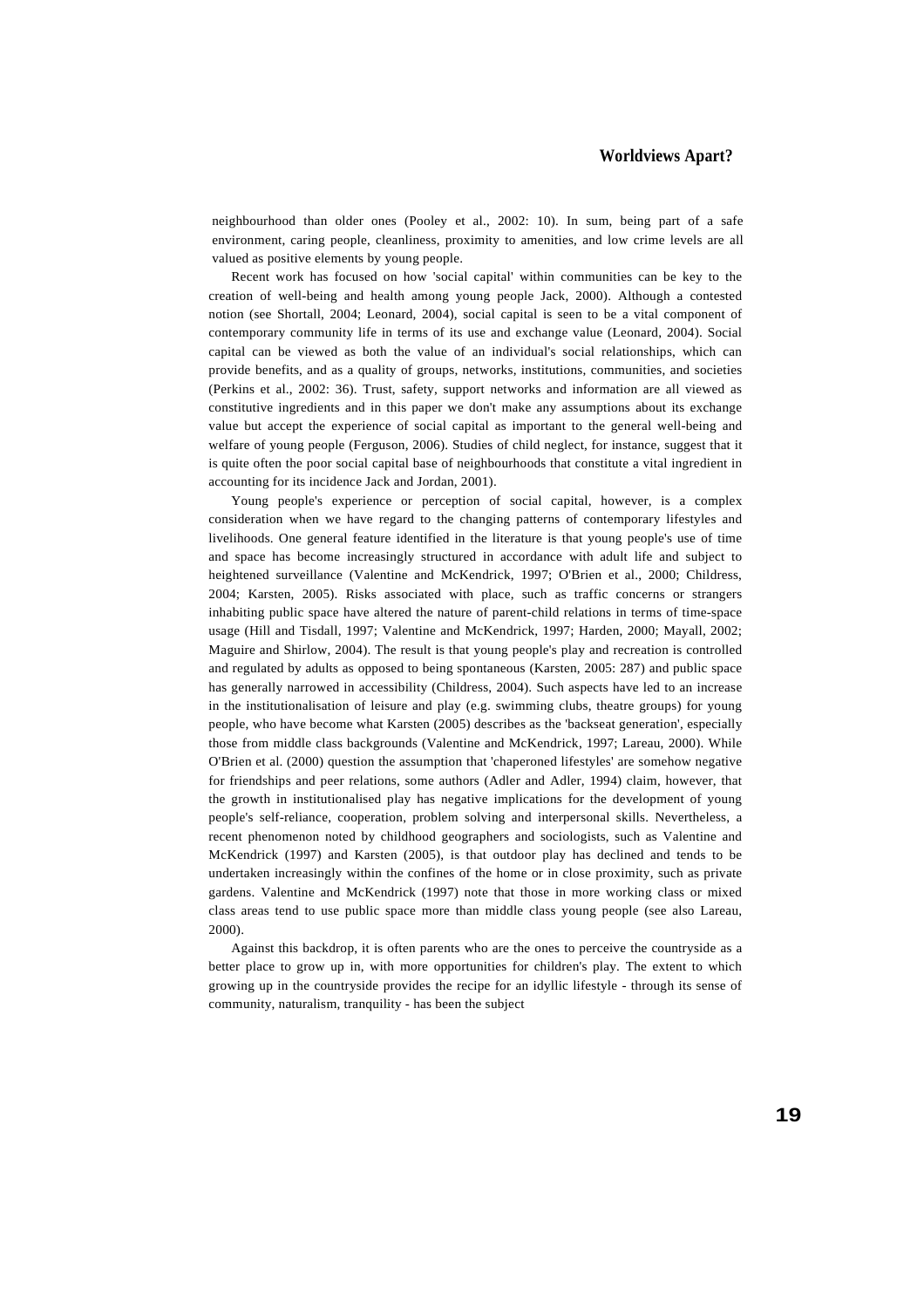of some recent examination within rural studies (e.g. Matthews et al., 2000; Nairn et al., 2003; Wiborg, 2004; Rye, 2006). While living in rural society generates multiple understandings (Wiborg 2004), whether one views the rural as 'idyllic' or 'dull' (which are not mutually exclusive characterisations) depends in large part on one's stock of economic and cultural capital resources, gender, education and incomer/native status (Rye, 2006). The 'dullness' of rural places, however, tends to be especially connected with the lack of youth provision, which appears as an almost universal theme in young people's accounts of rural life; a finding that is well-documented in the international literature (Matthews et al., 2000; Tucker and Matthews, 2001; McGrath, 2002; Panelli et al., 2002; Auclair and Vanoni, 2004; De Roiste and Dineen, 2005; Rye, 2006). In the absence of suitable outlets for the development of young people's lifestyle, the dominance of pub culture, especially among males, appears in several accounts of rural life (e.g. Campbell, 2001). Such cultural practices can begin the process of disaffection with rural life quite early on and can be especially problematic for young women (Haugen and Villa, 2005). Almost two thirds of young girls in the study by Geraghty et al. (1997) felt it was harder to be a young woman than a man in a rural area. This echoes Rye's findings (2006: 419) that 'for rural girls the countryside seems to be less idyllic and duller than for their male counterparts' (see also Tucker and Matthews, 2001).

In summary, a wide range of studies show that age, gender, socioeconomic status and the socio-spatial contexts of rural and urban residence exert types of influence on young people's encounters and perceptions of where they live. However, our knowledge of the interactive effects of these on young people's perceptions of place is less than systematic. In other words, how pronounced are the effects of these variables in shaping young people's perceptions of the 'social capital' aspects of the spaces they inhabit? The departure point for the present study is therefore to address this complexity in the Irish context.

#### **The Research**

The findings presented are based on the Health Behaviour in School-Children (HBSC) survey undertaken in 2002, which surveyed 8,316 pupils in the Republic of Ireland. HBSC is a crossnational study conducted in collaboration with the World Health Organisation European office. Data are collected every four years within participating countries, from young people aged 11, 13 and 15 years covering late childhood, early and mid-adolescence. Multidisciplinary teams from 41 countries collaborate in the design of the survey, which involves the administration of self-completion questionnaires to students in classrooms, and must conform to the international protocol in relation to sampling and data collection (see Currie et al., 2004). The Irish data reported here were collected from a sample designed to be representative of the distribution of young people in the target ages throughout the country. Primary and post-primary schools were randomly selected from lists provided by the national Department of Education and Science. Classrooms within schools were subsequently randomly selected for participation.

The analysis presented in this paper is based on young people's response to a series of closed statements about their local area. The first statement asked young people to respond to the following: 'Generally speaking, I feel safe in the area where I live ... ', with four response categories of 'always', 'most of the time', 'sometimes' 'rarely or never'. A second statement asked 'Do you think the area in which you live is a good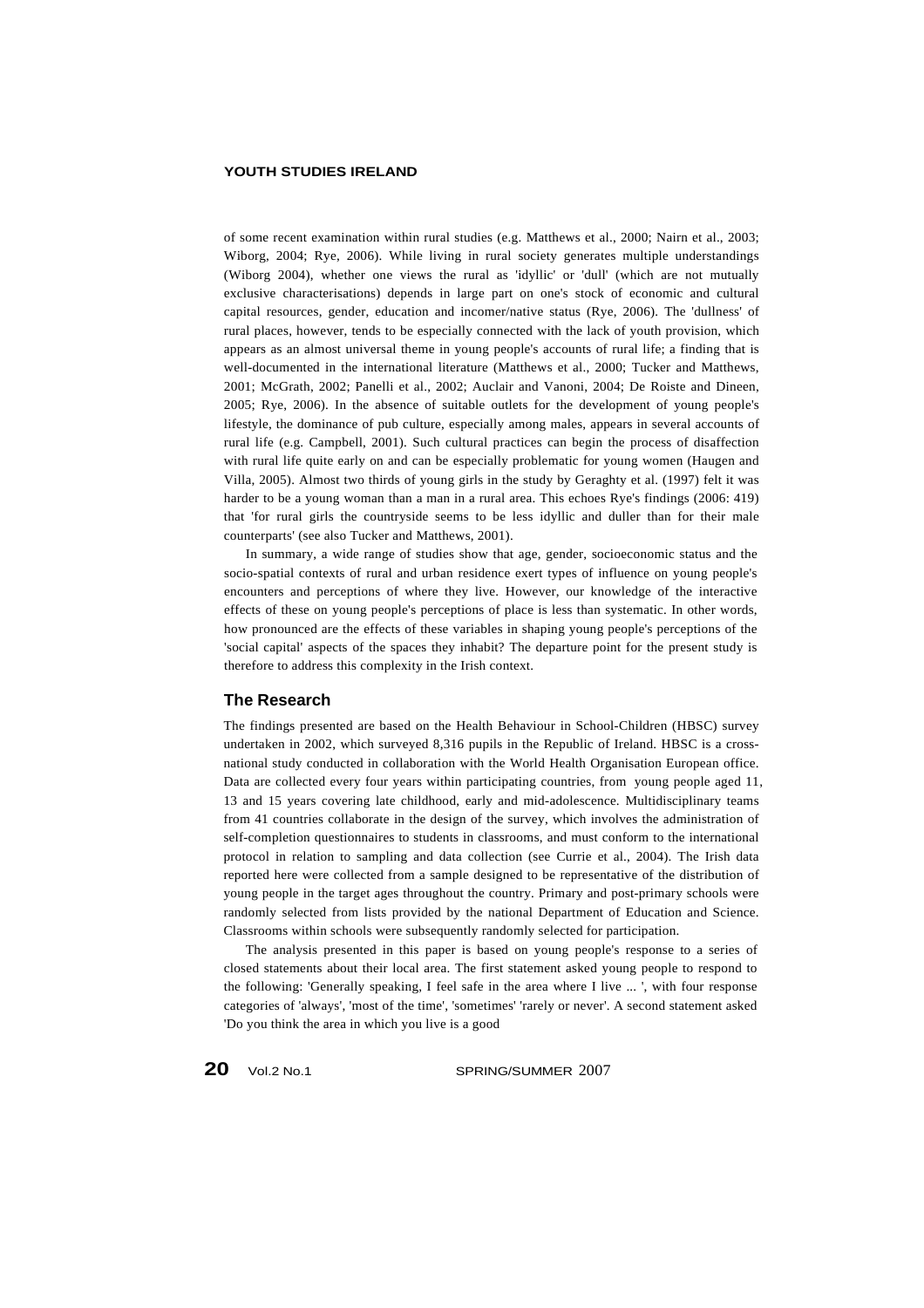place to live?', with a five point response set from 'Yes, it's really good' to 'No, it's not at all good'. A third statement asked young people 'How well off is the area in which you live?' and provided five responses, from 'not at all well off *'* to 'very well off'. A further five statements were rated on a five-point scale, from 'I strongly agree' to 'I strongly disagree'. The statements were: 'People say hello and often stop to talk to each other on the street'; 'It is safe for children to play outside during the day'; 'There are good places to spend your free time (e.g. leisure centre, parks, shops)'; 'I could ask for help or a favour from neighbours'; and 'Most people around here would try to take advantage of you if they got a chance'. Young people were also asked to choose from a three point scale of 'lots', 'some' or 'none' as to whether the following aspects existed in their area: 'Groups of young people who cause trouble'; 'Litter, broken glass or rubbish lying around'; 'Run-down houses or buildings'.

All statistical analyses were conducted using SPSS (Statistical Package for the Social Sciences). For the current analyses, the response options for variables were dichotomised (e.g. 'agree strongly/agree' versus 'disagree strongly/disagree'), as indicated in Table 1. A series of chi square analyses were employed to test for the significance of differences in reported perceptions between urban and rural young people and - within the rural group - between those who come from farm and non-farm households. To avoid masking any possible effect of gender, these analyses are conducted separately for males and females. Table 2 presents the results of a series of logistic regression analyses, where the perceptions of place/social capital measures are employed as dependent variables. Gender, age group, parental occupational group, urban/rural status and farm/non-farm household were employed as predictors simultaneously in the regression models tested. The values presented are the odds ratios and the associated 95% confidence intervals for each predictor (explained further below).

Finally, some conceptual considerations need to be pointed out. First of all, deciding what counts as 'rural' and 'urban' is a notoriously difficult and contentious issue within the social sciences (e.g. Mormont, 1990; Halfacree, 1993; Rye, 2006). Such categories tend towards dualistic and dichotomous views of the world, which we accept are problematic. Nevertheless, we argue that such concepts are significant in the structuring of everyday life. We have classified 'urban' from respondents' description of where they live as 'city or town' while 'rural' indicates 'village or country'. This of course does not capture fully the socially constructed meaning of 'rural' and 'urban' in the sense that places can share elements of both in their symbolic and material composition; for example suburban areas or satellite towns can retain a 'rural' feel while having material elements that we associate with more urbanised environments (see Corcoran, 2005). It is also important to bear in mind the unique residential settlement pattern of the Irish countryside which sets it apart from other European countries. The Irish countryside is characterised by low density, widely dispersed residential hinterlands, served by many small centres, villages and small towns Jackson and Haase, 1996). Towns in an Irish context can thereby show considerable variation in terms of continuity of a 'rural' legacy. Nevertheless, if we look at the New Zealand study by Nairn et al. (2003) in which young people understood 'rural' predominantly to refer to areas with a history of farming, small population size and limited social and economic infrastructure, then it would appear that our categorisation of 'village and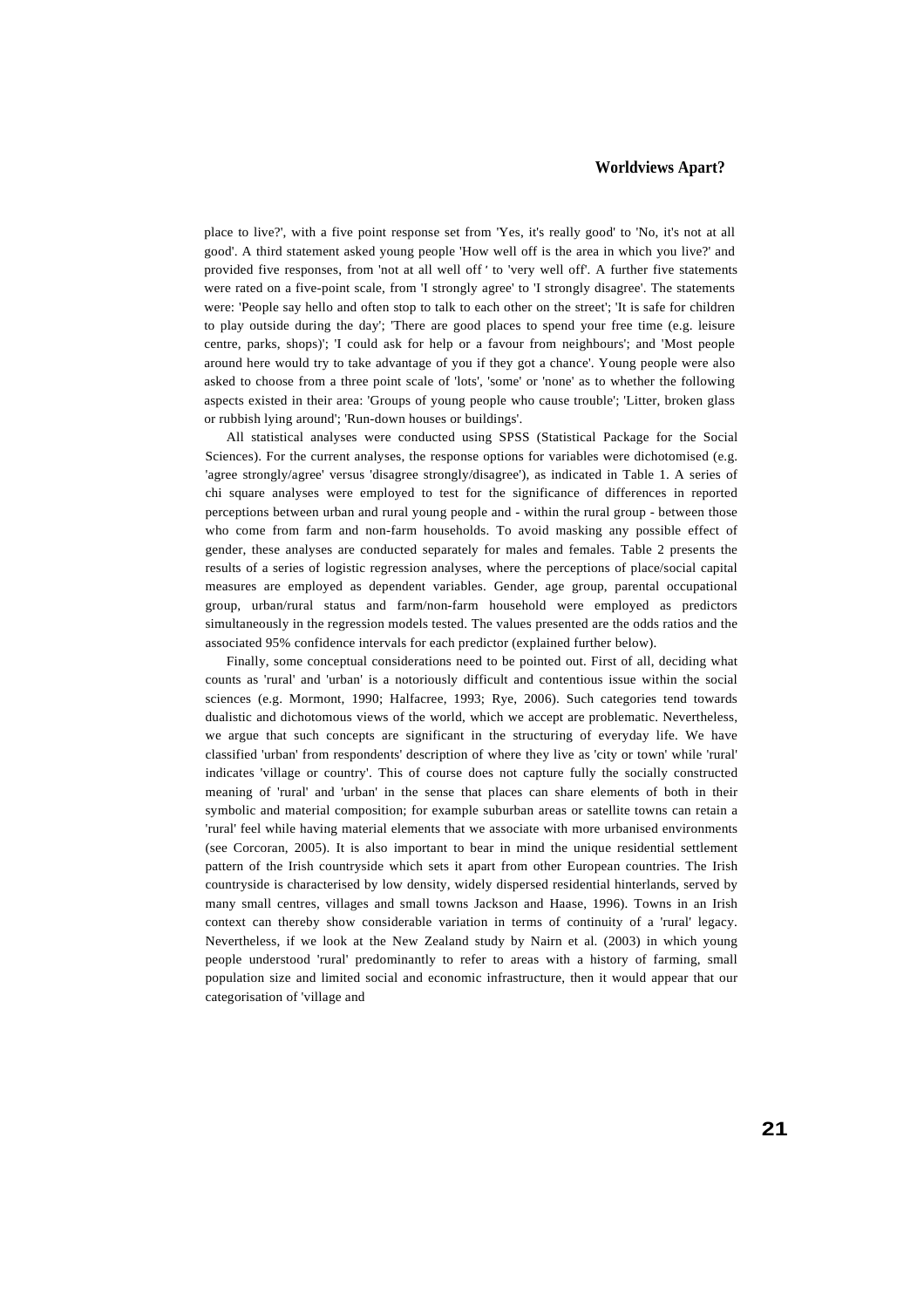the countryside' is aligned to a considerable degree with what young people themselves imagine to be rural. In our analysis, we also generalise in our treatment of the 'farm' category, where the main parental occupation is described by the young person as simply 'farming'. Such characterisation does not distinguish in terms of farming system, size or type which is beyond the scope of the present paper.

## **Findings**

Our first analysis (Table 1) reveals significant sets of differences between rural and urban young people's assessments of where they live, which also tend to be distinctly gendered. It is also evident that the differences are significant statistically  $(p<0.001)$ . When presented with a host of social capital measures, responses reveal striking differences in attitudes about the nature of trust, safety, friendliness and support. It is clear that rural youth have more positive views about the nature of social interactions with others in their communities, which is especially the case for rural boys. Boys living in rural communities tend to feel distinctly safer than their urban counterparts, with 67 per cent of boys in rural communities compared to 44.3 per cent in urban locations suggesting they always, or most of the time, feel safe. Other social capital type measures, such as being able to ask for help from neighbours, the presence of everyday greetings and being able to trust others not to take advantage, are higher among rural young people. There is a notable difference among rural and urban boys in terms of the perception of being able to ask for help from their neighbours (78.2 per cent rural agreeing compared with 66.7 per cent urban).

**Table 1:** *Place and community perceptions according to gender and socio-spatial context of urban, rural and farm environments*

| <b>Statement</b>                                      | <b>Urban</b> | Rural        | Urban | Rural        | Farm                                          | Non-farm Farm |      | Non-farm |
|-------------------------------------------------------|--------------|--------------|-------|--------------|-----------------------------------------------|---------------|------|----------|
|                                                       | <b>Males</b> | <b>Males</b> | Girls | <b>Girls</b> | rural boys rural boys rural girls rural girls |               |      |          |
| I feel safe in local area<br>('always/mostly')        | 44.2         | $67.0***$    | 43.8  | $57.2***$    | 71.6                                          | 54.3          | 60.7 | 48.3**   |
| Local area is a good place to live<br>('really good') | 35.1         | $52.0***$    | 37.7  | $45.6***$    | 58.8                                          | $42.0**$      | 47.2 | $40.6**$ |
| People say hello $1$                                  | 71.3         | 81.5***      | 75.7  | 83.0***      | 85.7                                          | 75.9**        | 86.0 | 78.0*    |
| Safe to play outside $1$                              | 81.1         | $87.7***$    | 81.5  | $82.1**$     | 85.9                                          | 84.2          | 83.0 | 82.0     |
| Good places to go                                     | 53.6         | $42.6***$    | 50.1  | $31.1***$    | 46.7                                          | 47.1          | 28.6 | 42.9     |
| Can ask for help $1$                                  | 66.7         | $78.2***$    | 74.4  | $77.5***$    | 79.6                                          | 72.1          | 78.0 | 75.6     |
| Most people would take advantage <sup>2</sup>         | 56.9         | $63.1***$    | 61.2  | $67.5***$    | 62.6                                          | 60.5          | 70.8 | 64.5     |
| Local area is well-off ('very' or 'quite')            | 44.5         | 46.7         | 46.3  | 42.2         | 43.7                                          | 45.8          | 43.0 | 45.5     |
| No groups of youth causing trouble.                   | 26.2         | 51.8***      | 32.1  | $52.0***$    | 57.0                                          | $36.8***$     | 58.4 | $39.6**$ |
| No litter, broken glass, rubbish visible              | 32.7         | 49.8***      | 36.9  | 49.2***      | 53.5                                          | $40.8*$       | 52.9 | $41.4*$  |
| No run-down houses                                    | 74.7         | $69.9**$     | 80.0  | $72.4***$    | 67.1                                          | 73.1          | 71.1 | 77.2     |

1 response of 'strongly agree or agree'

2 response of 'strongly disagree or disagree'

\* significant difference, p<0.05;

\*\* significant difference,  $p < 0.01$ ;

\*\*\* significant difference, p<0.00l (Chi squared test)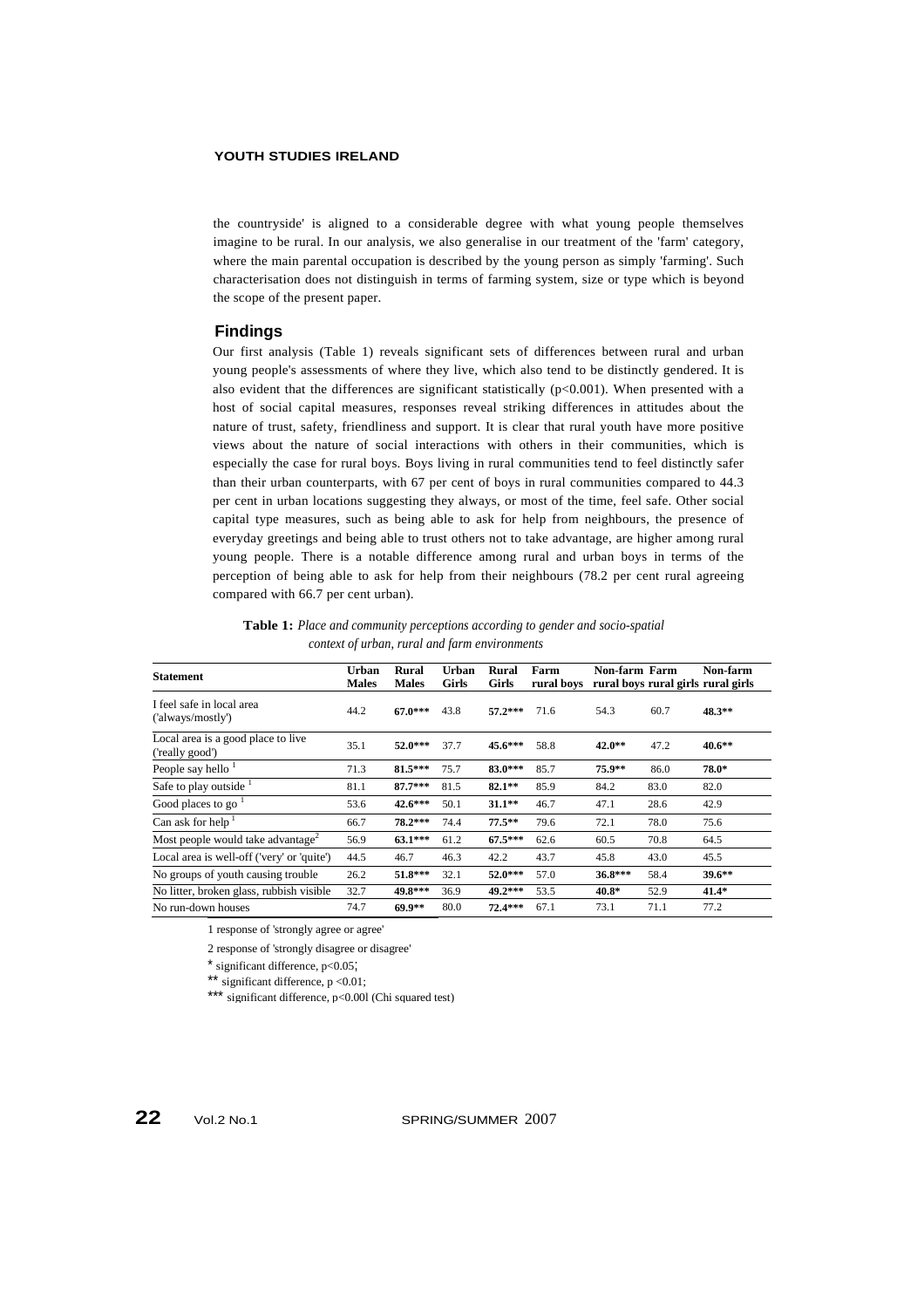Differences between rural and urban girls are noticeable on the social capital measures, albeit not as distinctly as the differences between their male counterparts. Where a distinct difference emerges between rural and urban girls, however, is in the extent to which they agree that there are 'good' places for them to frequent, such as parks, leisure centres and shops (31.1 per cent of rural girls agreeing compared with 50.1 per cent of urban girls). The finding here confirms the extent to which growing up in the countryside can be a difficult experience especially for girls, who perceive fewer opportunities open to them.

When we compare the experiences of being brought up on a farm, again a set of significant differences emerge, albeit a smaller set than between rural and urban environments. Of particular note is the higher proportion of farm girls who feel safe (60.7 per cent compared with 48.3 per cent non-farm rural girls) and the sense, among farm boys, of rural areas being 'really good' places to live (58.8 per cent compared with 42 per cent other rural males).

Finally, differences are quite striking between rural and urban young people in terms of their encounters with the physical environment. The experience of the rural cohort is that young people generally perceive less evidence of physical decay and neglect and are less likely to indicate the presence of other youth deemed to be troublesome (almost twice as many rural boys as urban felt there were no groups of young people causing trouble where they lived). Compared with non-farm rural boys, a significantly higher percentage of those brought up on a farm believed there were 'no groups of young people causing trouble' (57 per cent compared with 36.8 per cent).

#### *Multivariate Analysis*

The multivariate analysis investigates the extent to which living in a rural, urban or farm environment has an effect on perceptions of place, over and above other important factors such as age, gender and occupational background. The 'regression' model allows us to test the power of individual variables while simultaneously taking into consideration the remaining variables in the analysis. The results are presented in the form of odds ratios where a 'reference' category has an odds ratio of one (in our analysis the reference categories are: 'male' in the gender variable; 'under fourteen years' in the age variable and so on). For each statement in Table 2, if an odds ratio result is indicated as greater than one, then young people who are not in the reference category (in this case, 'female', '14 or older' and so on) are more likely to express a particular response (listed in the left hand column of the table) than young people in the reference category. Likewise, a value less than one indicates lower likelihood vis-à-vis the reference group. For example, a response of 0.8 to the 'safe to play outside' question within the gender variable (where the reference group is male) means there is less likelihood or odds of females agreeing positively with this statement. We also provide the range of values within which we can be 95 per cent confident that the true value of the odds ratios fall (the confidence interval).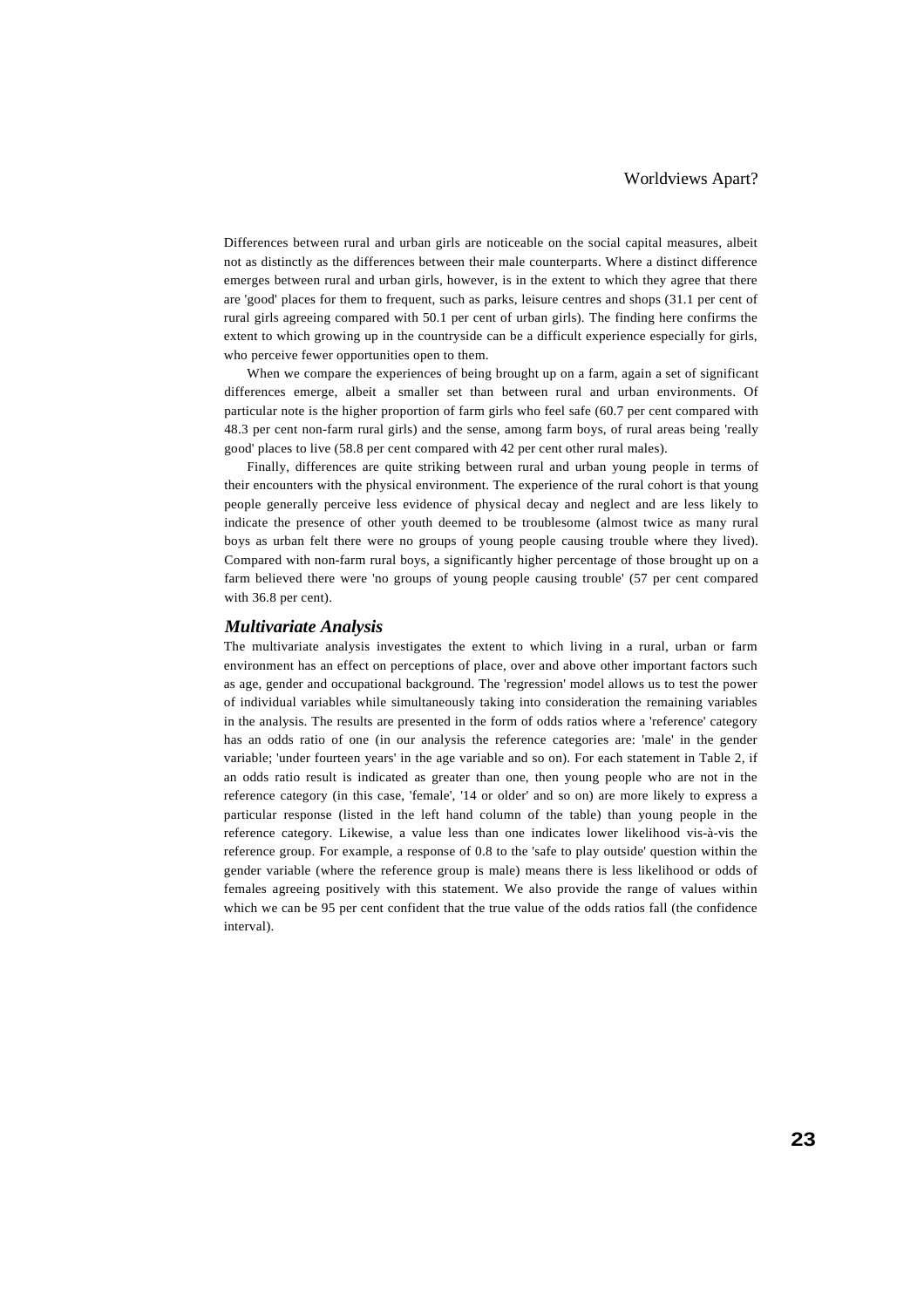|                                                          | Gender<br>(reference:<br>Male) | Age (reference:<br>under 14 years | <b>SES</b> (reference:<br>white collar) | Urban/rural<br>(reference:<br>urban) | Farm/non-farm<br>(reference non-<br>farm) |
|----------------------------------------------------------|--------------------------------|-----------------------------------|-----------------------------------------|--------------------------------------|-------------------------------------------|
|                                                          | OR (95% CI)                    | OR (95% CI)                       | OR (95% CI)                             | OR (95% CI)                          | OR (95% CI)                               |
| Place-Social Capital<br>Perceptions                      |                                |                                   |                                         |                                      |                                           |
| I feel safe in local<br>area ('always/mostly')           | $0.8(0.7 0.9)$ ***             | $0.8(0.7, 0.9)$ **                | $0.9(0.8 1.0)$ ns                       | $1.9(1.7 2.2)$ ***                   | $1.3(1.11.6)$ **                          |
| Local area is a good<br>place to live ('really<br>good') | $0.9(0.8 1.0)$ ns              | $0.5(0.4 0.6)$ ***                | $0.8(0.7 0.9)$ **                       | $1.6(1.41.8)$ ***                    | 1.1(0.91.3)                               |
| People say hello <sup>1</sup>                            | $1.1(0.91.3)$ ns               | $0.8(0.7, 0.9)$ **                | $1.2(1.01.4)$ **                        | $1.6(1.41.9)$ ***                    | $1.5(1.2 2.0)$ **                         |
| Safe to play outside <sup>1</sup>                        | $0.8(0.7 0.9)^*$               | $0.9(0.8 1.1)$ ns                 | $0.8(0.7, 0.9)$ **                      | $1.2(1.11.5)$ **                     | $0.9(0.7 1.1)$ ns                         |
| Good places to $go1$                                     | $0.7(0.7 0.8)$ ***             | $0.5(0.4\;0.5)$ ***               | $1.0(0.9 1.1)$ ns                       | $0.5(0.4\;0.5)$ ***                  | $1.0(0.8 1.2)$ ns                         |
| Can ask for help <sup>1</sup>                            | $1.1(1.0 1.3)$ ns              | $0.8(0.7, 0.9)$ **                | $1.0(0.9 1.1)$ ns                       | $1.4(1.21.6)$ ***                    | $1.0(0.8 1.3)$ ns                         |
| Most people would<br>take advantage <sup>2</sup>         | $1.2(1.11.4)$ **               | $0.9(0.8 1.0)$ ns                 | $0.7(0.6 0.8)$ ***                      | $1.3(1.21.5)$ ***                    | $0.8(0.7, 1.0)$ ns                        |
| Local area is well off<br>('very' or 'quite')            | $1.0(0.91.1)$ ns               | $0.8(0.70.8)$ ***                 | $0.6(0.50.6)$ ***                       | $0.9(0.81.1)$ ns                     | $0.7(0.50.8)$ ***                         |
| No groups of youth<br>causing trouble                    | $1.1(1.01.3)$ ns               | $0.6(0.60.7)$ ***                 | $0.9(0.81.1)$ ns                        | $2.3(2.12.7)$ ***                    | $1.4(1.21.7)$ ***                         |
| No litter, broken<br>glass, rubbish visible              | $1.0(0.91.1)$ ns               | $0.8(0.70.9)$ ***                 | $0.9(0.81.0)*$                          | $1.8(1.62.0)***$                     | $1.1(0.91.3)$ ns                          |
| No run down houses                                       | $1.3(1.11.4)$ **               | $0.6(0.50.7)$ ***                 | $0.8(0.70.9)$ **                        | $0.7(0.60.8)$ ***                    | $0.7(0.60.9)$ **                          |

|  |                                 |  |  | Table 2: Logistic Regression Odds Ratios (95% confidence intervals) for community |
|--|---------------------------------|--|--|-----------------------------------------------------------------------------------|
|  | perceptions: selected variables |  |  |                                                                                   |

1 response of 'strongly agree or agree'

2 response of strongly disagree or disagree'

**\*** significant difference, p<0.05;

**\*\*** significant difference, p<0.01;

**\*\*\*** significant difference, p<0.001

The effects of age and gender, over and above socio-spatial residence and occupational background, are evident in some respects. Older adolescents have a greater likelihood to report negative aspects of place and to be more critical of the lack of opportunities and some social capital measures (viz. safety, friendliness, being able to ask for help). Girls are less likely to take a cynical view that others are prepared to take advantage if the opportunity presented itself but have a reduced odds ratio of seeing their areas as safe or to find good places to go.<sup>1</sup> Unlike older adolescents, girls are less likely to perceive there to be elements of physical neglect in their communities, such as rundown houses or buildings.

The effect of socioeconomic status seems slightly more ambivalent, with 'blue' collar young people more inclined to see people as friendly, but also less likely to deny that others would take advantage if the opportunity arose.<sup>2</sup> Such backgrounds make young people more likely to see or perceive negative aspects, such as lack of safe play areas and more aspects of physical neglect. They generally don't regard their environments as 'really' good places to live (reduced odds by a half compared with 'white collar' youth).

What is less ambivalent is the effect of living in a rural environment on young people's experience of social capital. Across all measures, with one exception (view of area as well off), significant differences are encountered among those living in the countryside and villages. Growing up in these locations raises the odds significantly - almost double in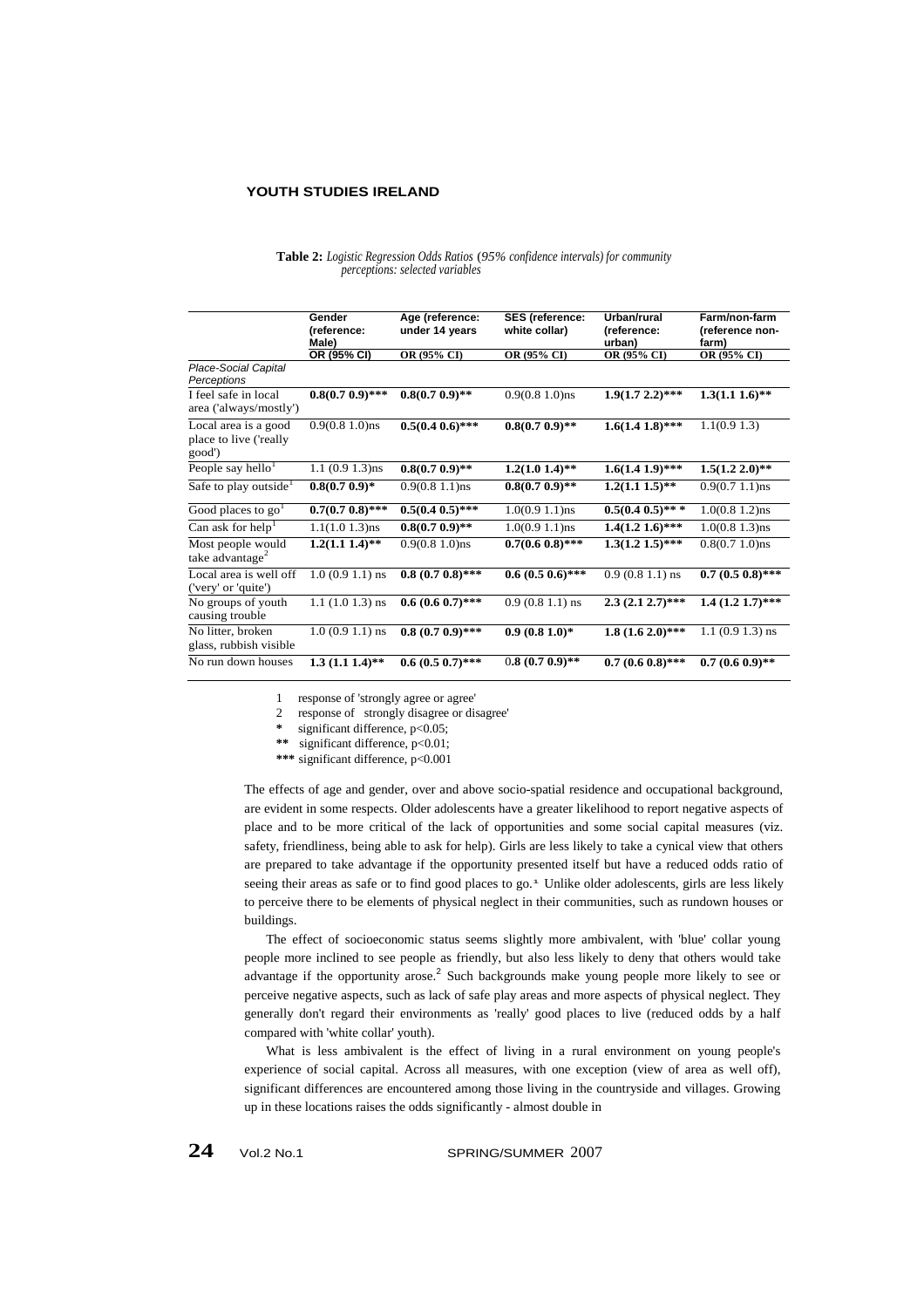some cases - of feeling safer, having people to ask for support, encountering friendly neighbours and perceiving less physical neglect and decay (although rural youth in general are more inclined to notice dilapidated houses or buildings than their urban counterparts). Within the rural environment itself, we find that it is farm young people who tend to perceive more dimensions we associate with social capital, namely feelings of safety and friendliness. Farm youth, however have reduced odds that they will view their areas as well-off and are more inclined to notice run down houses and buildings.

#### **Discussion and Conclusion**

The present study has sought to provide a systematic understanding of how young people differ in their experience of place and their communities. Some of the findings help to confirm existing evidence, while others elicit new insights and areas for further investigation. Overall, significant variations are apparent in this regard, which identify not only the distinct importance of age, gender and socioeconomic background but also the socio-spatial contexts of rural, farm and urban environments. While we know more about the extent to which the former variables have influenced young people's relationships and interactions, the lack of comparative data about the latter contexts has heretofore limited our understanding of their substantive influence. The evidence suggests that the impact of such factors on young people is quite nuanced. Incorporating these in a multivariate regression analysis allows us to compare and disentangle the significance of these key contexts on the lives of young people and serves to strengthen our understanding of what influences their most immediate worldviews.

In terms of young people's experience of the communities and environments in which they live, gender, occupational background and age clearly continue to predict differences in perceptions among adolescents, but particularly age. The multivariate analysis shows more evidence of age differences in how places are perceived, while controlling for all other factors. Older adolescents (over fourteen years) are less inclined to see their areas as good places to live or to perceive the place as friendly, safe and helpful. They are also less inclined to suggest that there are no issues of physical neglect or problems. Our evidence regarding age would seem to affirm the point made by Pooley et al (2002) and referred to earlier, that one's sense of place changes over the adolescent period. This is difficult to explain in any straightforward way. 'What we see though is a hardening of attitudes among teenagers and perhaps alterations in expectations about what they want and what's on offer as they make the transition to early adulthood and begin to extend their social boundaries. As the study by O'Connor et al.(2002) of young people's narratives suggests, the 'local' area may be more central in the world views of younger adolescents and children. It might also reflect the perception (whether or not it is objectively the case) that communities seem to cater more for younger adolescents in opportunities and outlets for recreation. It may reflect more restrictions on older adolescents' social boundaries. Further research is needed to provide deeper insight into these particular findings.

Gender and parental occupational background also account for key differences in how place is perceived, although fewer than those relating to age. Girls show less sense of safety and trust in the spaces available to them and are more inclined to feel that there are fewer opportunities for recreation. This is no doubt a reflection of a complex mixture of differing expectations, worries and perhaps restrictions on girls by parents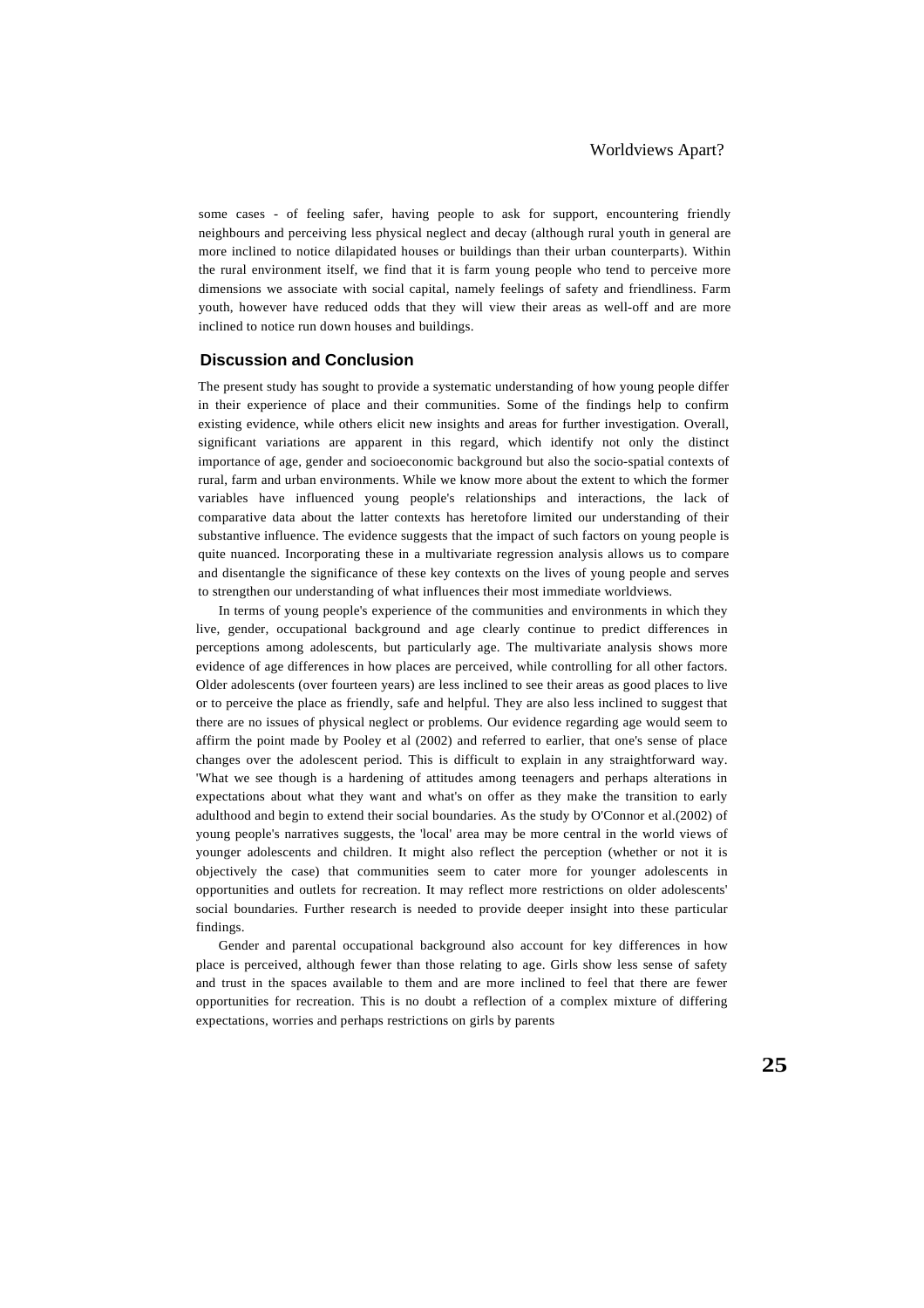and other adults (see Tucker and Matthews, 2001). It may indeed echo the work of O'Brien et al. (2000) which illustrated how girls were typically more likely to be restricted in the use of public spaces and to express heightened risk anxieties about places they could go. Young people from 'blue collar' backgrounds appear to be more negative about the physical aspects of their neighbourhoods, which probably reflects the fact that their communities are less well-off and perhaps also the restricted opportunities to engage in activities outside their areas. The possibility that most people would take advantage of them if the opportunity arose is also less likely to be refuted by such young people. Nevertheless, the upside, according these young people, appears to be that people are more inclined to regularly say hello and talk to one another. A point worthy of further inquiry is whether this reflects a tendency towards a 'chaperoned lifestyle' among more middle class youth who engage recreationally, like their parents, outside their neighbourhoods.

The multivariate analysis reveals the strong independent effect that socio-spatial environment plays on the world view of young people. Consistent across almost all community and social capital measures is the strength of rural young people's positive perceptions, even after we have controlled for and taken into consideration gender, age and occupational status of parents. This paper does not suggest a dualistic reading of a rural/urban divide, where 'rural' denotes idyllic life and 'urban' translates as 'alienating', since there is no unitary experience of social life in these terms (Nairn et al, 2003). But, when we take account of gender, age and occupational status of parents, the evidence suggests that growing up in a rural environment retains a powerful effect and increases one's chances of perceiving and feeling positive forms of social capital, namely trust, safety, friendliness and the availability of support networks. Although providing a signpost towards 'social capital', these are, of course, only perceptions and do not, in any clear objective sense, tell us that social capital exists in more abundance in rural areas. These perceptions that seem to conform to the literature of a putative 'rural idyll' come from young people themselves, although we don't know whether in reality they transpire to be somewhat 'mythical' (Tucker and Matthews, 2001). We find clear evidence surrounding the possible 'dullness' of rural life as young people suggest a lack of 'good' spaces to interact in rural areas. This would conform to Rye's (2006) conclusion that a strong rural idyll within young people's discourses can co-exist with a sense of rural bleakness. Although our analysis presents them separately, the age and rural factors resonate with research reported elsewhere showing that young people's feelings of 'nothing to do' in rural areas tends to increase steadily over the teenage years (Matthews et al., 2000). De Roiste and Dineen's (2005) evidence suggests that older adolescents (seventeen and eighteen year olds) in rural areas are those most likely to encounter transport constraints as they seek to widen their social boundaries at this age. By the time many reach the age of sixteen, youth clubs no longer appear attractive spaces to occupy for teenagers (Geraghty et al., 1997).

Harden (2000) argues that trust is often seen as a dangerous characteristic among young people because of their vulnerability but that being in places where others are known to young people provides a form of protection and risk management. Growing up in a rural area contributes towards a distinct sense of safety, which is statistically higher than in an urban environment. Furthermore, being from a farm family increases one's chance of feeling safe within the community, albeit there remain gender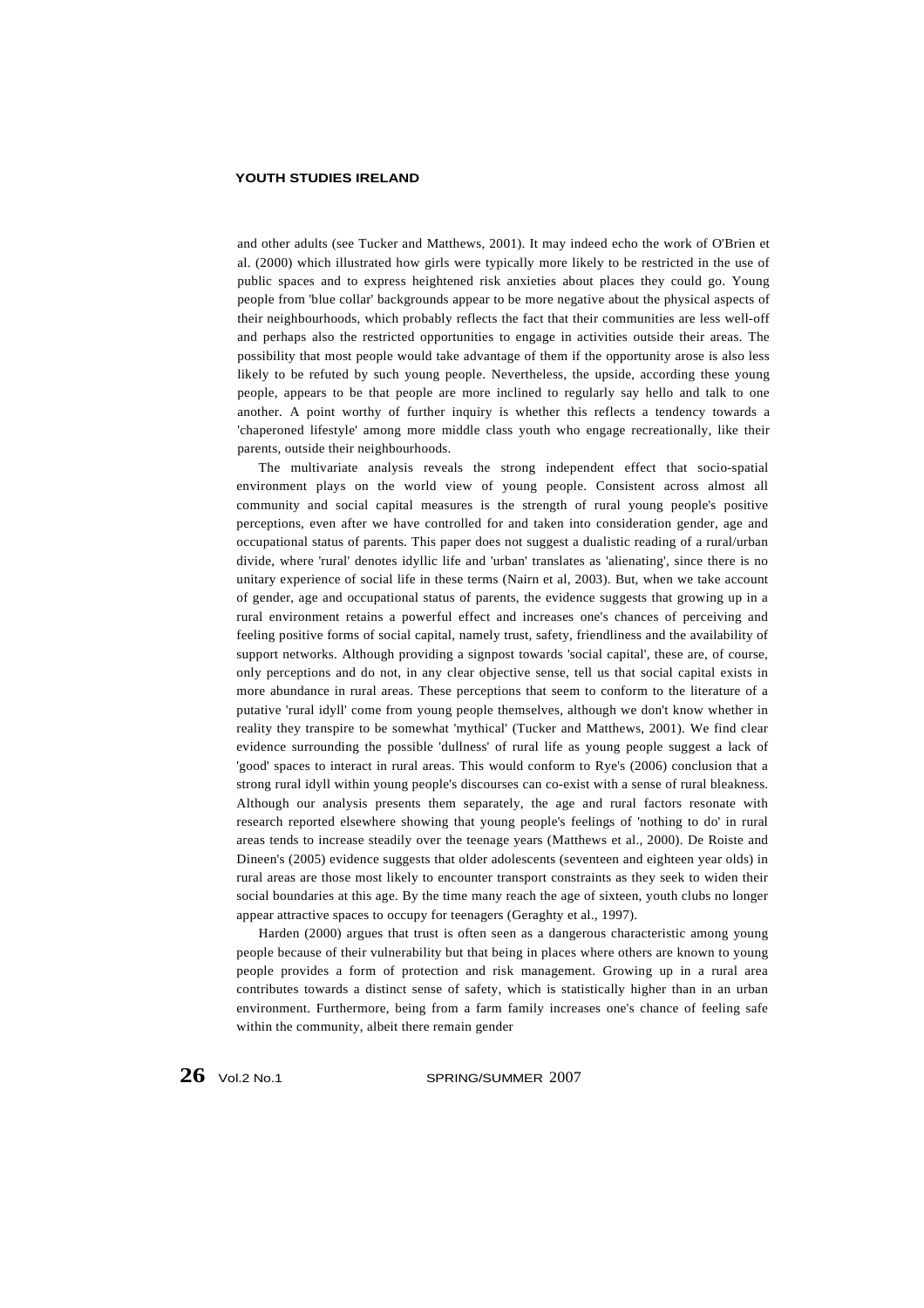patterns to this. Farm boys and girls both perceive a sense of friendliness, which alongside the safety variable, might intimate that within the rural environment it is young people from such backgrounds who tend to perceive social life in more cohesive terms. Research from the United States shows certain distinct characteristics among farm families, notably, strength of generational continuity (presence in the community), extended family, interdependence and efforts among farming parents to get involved in community life (Elder and Conger, 2000). If similar cultural properties apply here, this might help to explain why farm children attach a greater sense of cohesion to their localities. Generational continuity as a feature of farm life in Ireland suggests that farm families are particularly embedded in the social and cultural spheres of rural communities, which may have implications for children's sense of social capital. Again, further research would greatly illuminate the differences that have emerged within our investigations of farm and non-farm young people.

Growing up on a farm is also associated with a raised perception among young people of the existence of run-down houses and buildings, and an increased likelihood of regarding the locality in which they live as not particularly well-off. There may be some resonance here with the suggestion by Perkins et al. that 'those most aware and critical of local problems are often the most satisfied with their community as a place to live' (2002: 42). It could also point to young people's awareness of the hidden dimensions of poverty in rural areas, especially in the context of evidence that many farm families encounter serious deprivation and income poverty (Commins, 2004). With regard to urban-rural differences, the irony is that while rural young people feel a general sense of cohesion within their local environments, as noted earlier rural places seem to be most limited in terms of offering recreational or institutional spaces (Matthews et al., 2000).

It is clear from the evidence presented here that perceptions of place are coloured by key contexts such as age, gender and social backgrounds. Our evidence, however, points also to the striking significance that socio-spatial context plays in young people's perceptions of their communities and the opportunities immediate in their lives. There is a distinct socio-spatial patterning evident even after we account for young people's age, gender and occupational backgrounds of parents. While we conclude that the socio-spatial context of young people's lives exerts significant influences on patterns of perception, we concur with the point expressed by Nairn et al.(2003) that there is, of course, no unitary essence to being a young person in the countryside or in more urban places. In fact, our evidence suggests the need to further deconstruct notions such as the 'rural' to illustrate how differences emerge within socio-spatial contexts. Here, we have demonstrated that within rural life itself, there are key distinctions to be drawn between the views of the immediate world inhering within farm and non-farm ways of life.

In the context of immense changes affecting families and communities in contemporary Ireland, it is important we begin to further explore the impact that socio-spatial context plays in young people's perceptions but not in isolation from other key determinants. From what young people reveal about their perceptions, our aim has been to provide more insight into the nuanced patterns which differentiate their outlook about the nature of social life around them. While the present paper is based on quantitative findings that reveal statistically robust patterns among Irish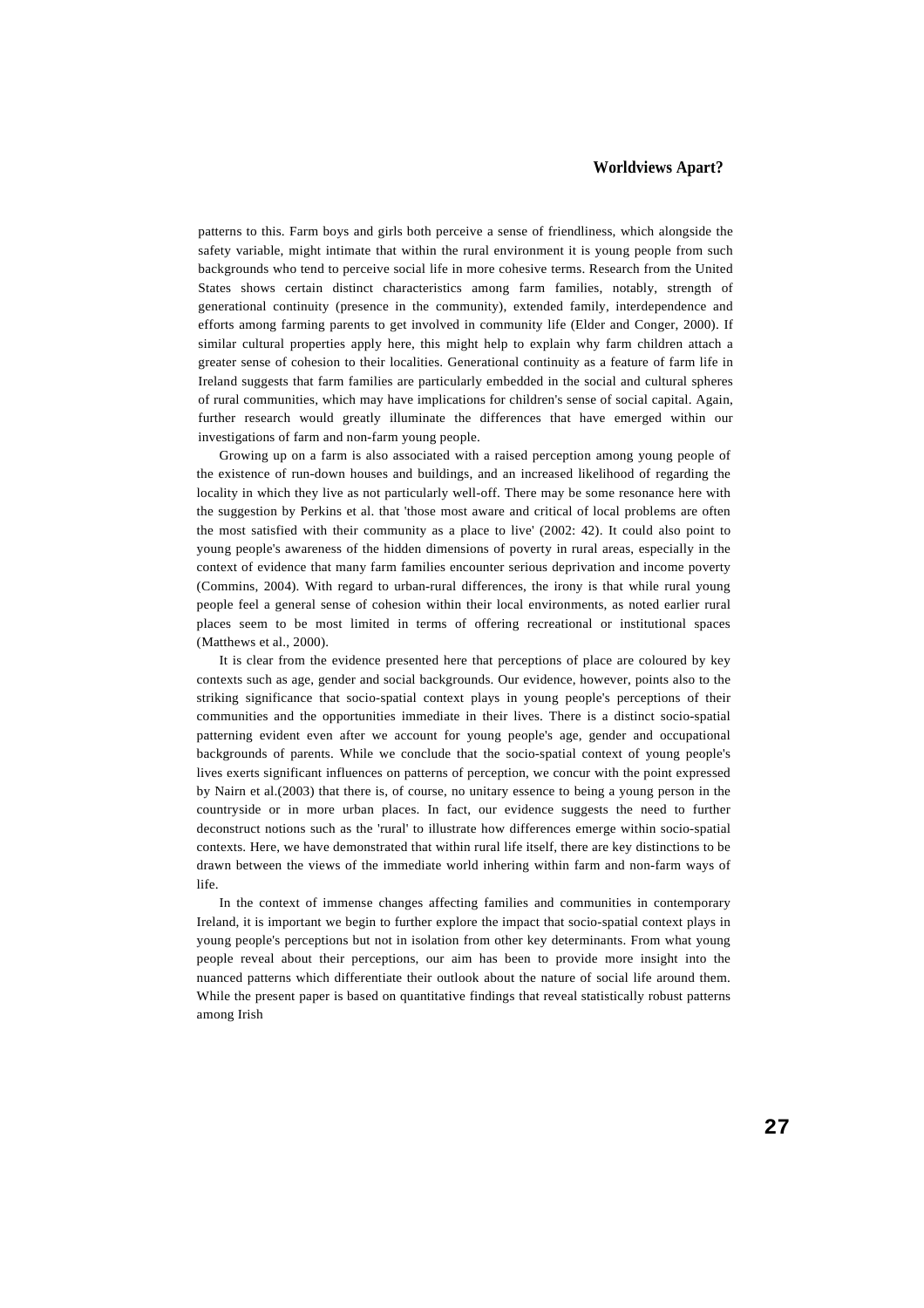young people's perceptions, more qualitative sources of data are needed to complement this approach. Qualitative research can further this work by providing more insights into the varying and complex ways in which place is understood, regarded and utilised by young people.

## **Acknowledgements**

The authors gratefully acknowledge the very useful comments and suggestions by the anonymous reviewers and the editor on a previous draft.

#### **Notes**

- 1 The less cynical view is based on a response of 'strongly disagree/agree' to the statement that 'most people would take advantage if they had the chance'.
- 2 'Blue collar' refers to occupations categorised as skilled, semi-skilled and unskilled manual work. 'White collar' occupations refer to professional and managerial positions.

#### **References**

- Adler, P and Adler, P (1994) 'Social reproduction and the corporate other: the institutionalization of afterschool activities'. *Sociological Quarterly,* 35: 309-28.
- Alanen, L. (200 I) 'Childhood as a generational condition: young people's daily lives in a central Finland town', in L. Alanen and B. Mayall (eds) *Conceptualizing Child-Adult Relations,* pp.129-143. London: Routledge-Falmer.
- Auclair, E. and Vanoni, D. (2004) 'The Attractiveness of Rural Areas for Young People', in B, Jentsch. and M. Shucksmith. (eds.) Y*oung People in Rural Areas of Europe,* pp. 74-104, Aldershot: Ashgate.
- Campbell, H, (2001). 'The glass phallus: pub(lic) masculinity and drinking in rural New Zealand', *Rural Sociology,* 64 (4): 551-603.

Childress, H. (2004) 'Teenagers, Territory and the Appropriation of Space', *Childhood,* 11(2): 195-

205. Commins, P (2004) 'Poverty and Social Exclusion in Rural Areas: Characteristics, Processes and Research Issues', *Sociological Ruralis,* 44 (1): 60-75.

Corcoran, M. (2005) 'Finding your place: forging identity and a sense of belonging in new suburban communities'. Paper presented at conference 'Civic and Social Life in the Suburbs', NUl Maynooth, April.<http://sociology.nuim.ie/CivicSociaIConference.shtml>

Crowley, E. (2006) *Land Matters: Pourer Struggles in Rural Ireland.* Dublin: Lilliput Press.

- Currie, C., Roberts, C. Morgan, A., Smith, R. Settertobulte, W., Samdal, O. & Rasmussen, V.B. (2004) *Young People's Health in Context: Health Behaviour in School-aged Young people (HBSC) study: International Report from the 2001/2002 Survey).* Copenhagen: World Health Organisation.
- De Roiste, Á. & Dineen, J. (2005) *Young People's Views about Opportunities, Barriers and Supports to Recreation and Leisure.* Dublin: National Children's Office.
- Elder Jr, G.H. & Conger, R.D. (2000) *Children of the Land .Adversity and Success in Rural America.* Chicago: University of Chicago Press.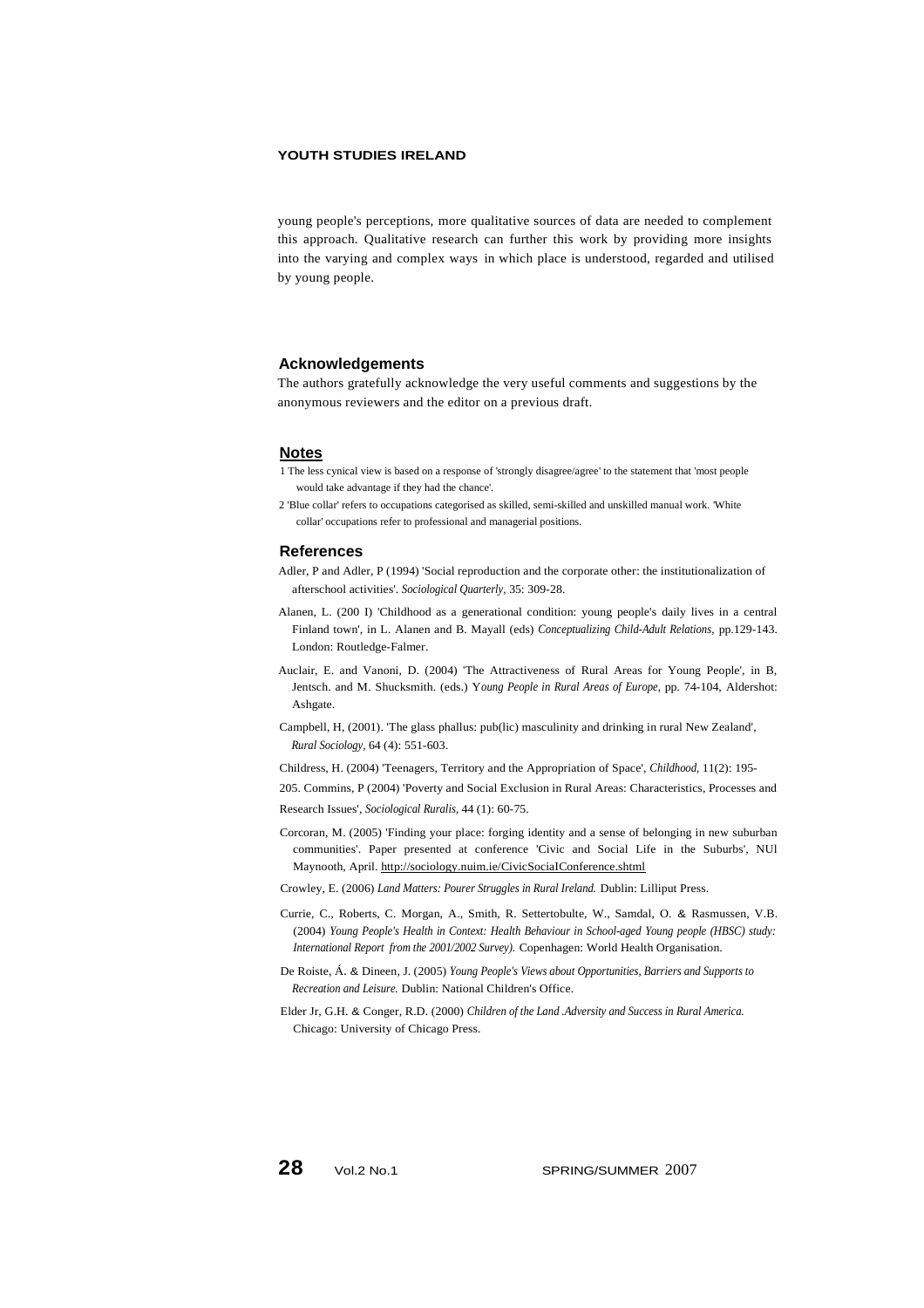- Ferguson, K.M. (2006) 'Social capital and young people's well-being: a critical synthesis of the international social capital literature', *International Journal of Social Welfare,* 15, 2-18.
- Geraghty, T, Breakey, C. & Keane, T (1997) *A Sense of Belonging, Young people in rural areas of Northern Ireland speak about their needs, hopes and aspirations.* Belfast: Youth Action Northern Ireland
- Halfacree, K. (1993) 'Locality and social presentation: Space, discourse and the alternative definitions of the *rural', Jouranal of Rural Studies,* 9(1): 23-37.
- Harden, J. (2000) There's No Place Like Home: The public/private distinction in young people's theorizing of risk and safety', *Childhood,* 7 (I): 43-59.
- Haugen, M. & Villa, M. (2005) 'Rural idylls or boring places?', in B.B. Bock and S. Shortall (eds) *Rural Gender Relations: Issues and Case Studies.* Oxfordshire: CABI Publishing.
- Hill, M. & Tisdall, K. (1997) Y*oung People and Society.* London: Prentice Hall.
- Jackson, J. & Haase, T. (1996) 'Demography and the Distribution of Deprivation in Rural Ireland', in C. Curtin, T. Haase and H. Tovey (eds) *Poverty in Rural Ireland: A Political Economy Perspective,* pp. 59-85. Dublin: Oak Tree Press.
- Jack, G. (2000) 'Ecological Influences on Parenting and Child Development', *British Journal of Social Work,* 30: 703-20.
- Jack, G. & Jordan, B. (2001) 'Social Capital and Child Welfare', *Young People & Society,* 13: 242-256.
- Karsten, L. (2005) 'It All Used to be Better? Different Generations on Continuity and Change in Urban Young People's Daily Use of Space', *Children's Geographies,* 3 (3): 275-90.
- Lareau, A. (2000) 'Social Class and the Daily Lives of Young People: A Study from the United States', *Childhood,* 7 (2): 155-71.
- Leonard, M. (2004). 'Young People, Childhood and Social Capital: Exploring the Links', *Sociology,* 39 (4): 605-22.
- Maguire, S. & Shirlow, D. (2004) 'Shaping Childhood Risk in Post-conflict Rural Northern Ireland', *Children's Geographies,* 2 (I): 69-82.
- Matthews, H., Taylor, M., Sherwood, K., Tucker, F. & Limb, M. (2000) 'Growing up in the countryside: young people and the rural idyll', *Journal of Rural Studies,* 16 (2): 141-53.
- Mayall, B. (2002) *Towards a Sociology for Childhood: Thinking from Young People's Lives.* Buckingham: Open University Press.
- McGrath, B. (2001) 'A Problem of Resources: Defining Rural Youth Encounters in Education, Work and Housing' *Journal of Rural Studies,* 17 (4): 481-95.
- Morrow, V. (2000) "'Dirty Looks" and "Trampy Places" in Young People's Accounts of Community and Neighbourhood: Implications for Health Inequalities', *Critical Public Health,* 10 (2): 141-52.
- Mormont, M. (1990) 'Who is rural? Or how to be rural?', in T Marsden, P. Lowe, S. Whatmore (eds) *Rural Restructuring: Global Processes and their Responses,* pp.21-40. London: David Fulton Publishers.
- Nairn, K., Panelli, R. & McCormack, J. (2003) 'Destabilizing Dualisms. Young people's experiences of rural and urban environments', *Childhood,* 10 (I): 9--42.
- NicGabhainn, S. & Sixsmith, J. (2005) *Young People's Understandings of Well-Being.* Dublin: National Children's Office.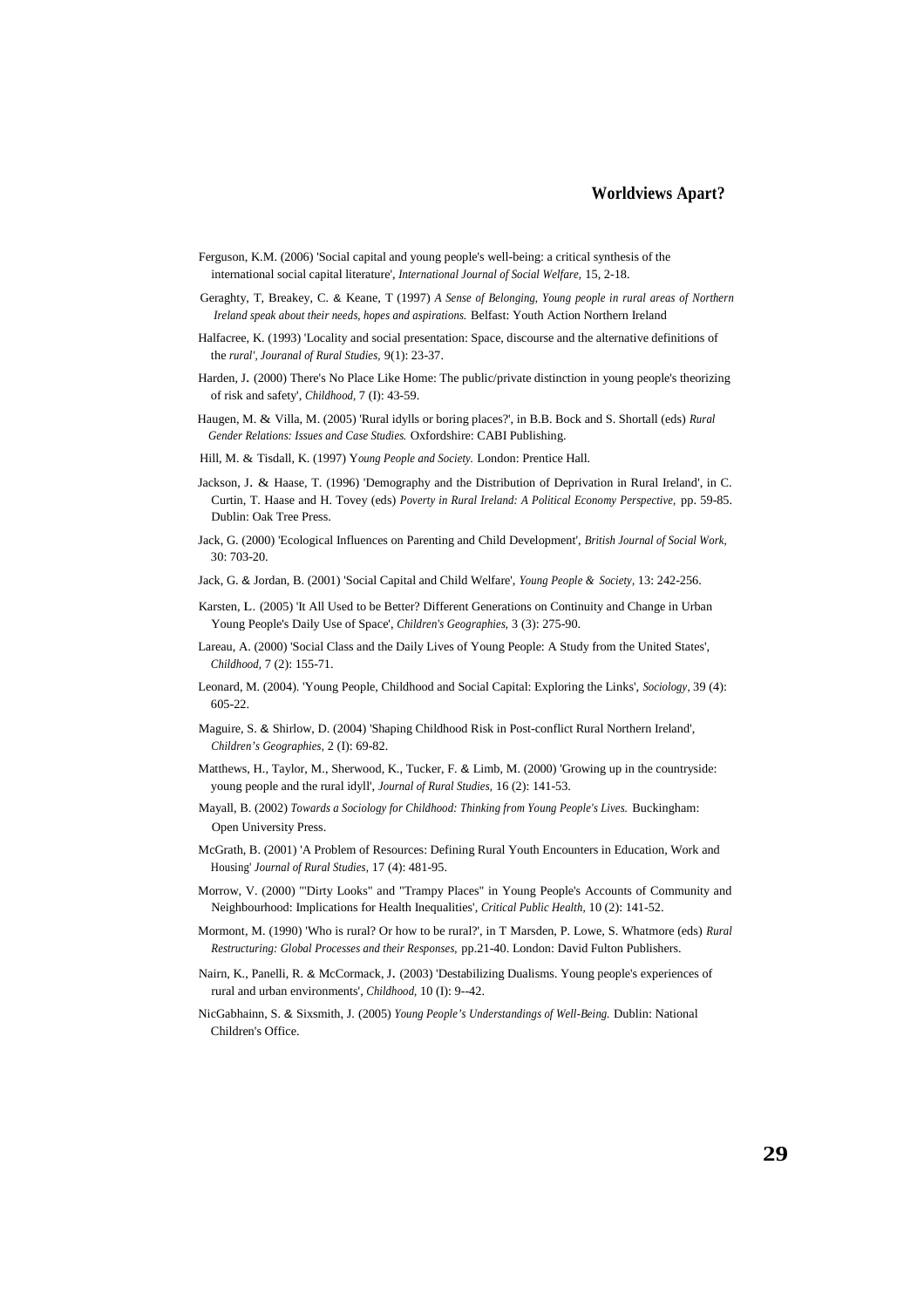- Ni Laoire, C. (2001) 'A Matter of Life and Death" Men, Masculinities and Staying 'Behind' in Rural Ireland', *Sociologia Ruralis,* 41 (2): 220-36.
- O'Brien, M., Jones, D., Sloan, D. & Rustin, M. (2000) 'Young People's Independent Spatial Mobility in the Urban Public Realm', *Childhood,* 7 (3): 257-77.
- O'Connor, P, Kane, C. & Haynes, A. (2002) 'Young People's Ideas about Time and Space'. *Irish Journal of Sociology,* II (1): 43-61.
- O'Connor, P, Haynes, A. & Kane, C. (2004). 'Relational Discourses: Social Ties with Family and Friends', *Childhood,* II (3): 361-82.
- Panelli, R. Nairn, K. & McCormack, J. (2002) '''We make our own fun": Reading the Politics of Youth with(in) Community', *Sociologia Ruralis,* 42 (2): 106-30.
- Perkins, D.D., Hughey, J & Speer, P.W. (2002) 'Community Psychology Perspectives on Social Capital Theory and Community Development Practice', *Journal of the Community Development Society,* 33 (I): 33- 51.
- Pooley, J.A., L.T. Pike, N.M. Drew & Breen, L. (2002) 'Inferring Australian young people's sense of community: a critical exploration', *Community Work & Family,* 5 (I): 5-22.
- Rye, J.F. (2006) 'Rural youths' images of the rural' *Journal of Rural Studies,* 22 (4): 409-21.
- Shortall, S. (2004) 'Social or Economic Goals, Civic Inclusion or Exclusion. An Analysis of Rural Development Theory and Practice', *Sociologia Ruralis,* 44 (1): 109-23.
- Speak, S. (2000) 'Young people in Urban Regeneration: Foundations for Sustainable Participation', *Community Development Journal,* 35 1): 31-39.
- Tucker, F. & Matthews, H. (2001) "'They don't like girls hanging around there": conf1icts over recreational space in rural Northamptonshire', *Area,* 33 (2): 161-68.
- Valentine, G. & Holloway, S.L. (2001) 'A window on the wider world" Rural young people's use of information and communication technologies', *Journal of Rural Studies,* 17 (4): 383-94.
- Valentine, G. & McKendrick, J. (1997) 'Young people's Outdoor Play: Exploring Parental Concerns About Young people's Safety and the Changing Nature of Childhood', *Geoforum,* 28 (2): 219-35.
- Vanderbeck, R.M. & Dunkley, C.M. (2003) 'Young People's Narratives of Rural-Urban Difference', *Children's Geographies,* 1 (2): 241-59.
- Wiborg, A. (2004) 'Place, Nature and Migration: Students' Attachment to their Rural Home Places', *Sociologia Ruralis* 44 (4): 416-32.